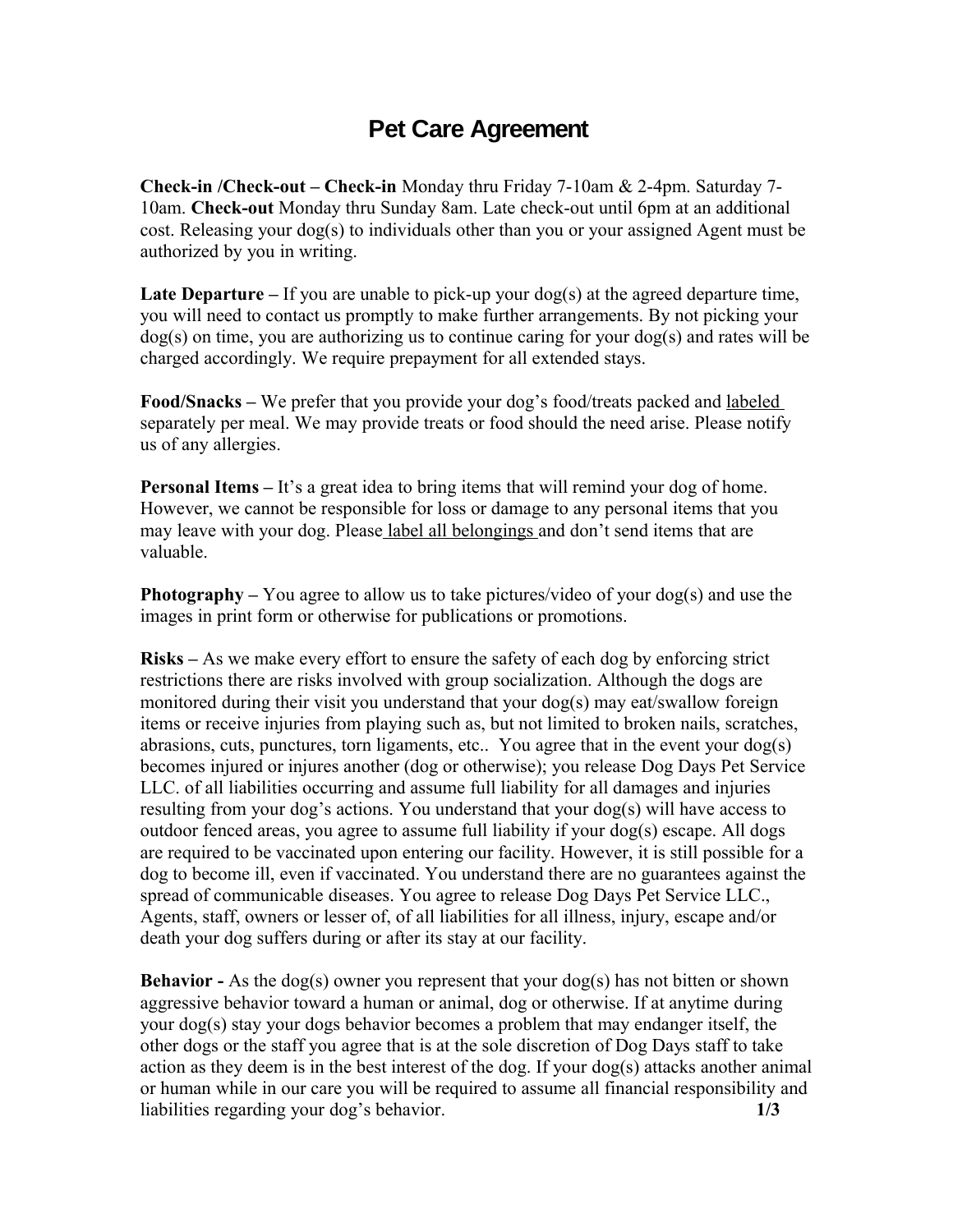**Health –** A copy of your dog's **current Rabies, Parvo/Distemper, and Bordetella** vaccinations from a licensed veterinarian must be kept in our files. Your dog(s) will be treated if found with fleas or ticks at your expense. If your dog has been treated for a contagious illness, we cannot allow the dog stay without a singed release from a licensed veterinarian. As the dog(s) owner you represent to the best of your knowledge that your dog(s) is in good health and has not been exposed to rabies, parvovirus or distemper within in 30 days prior to staying at our facility. We reserve the right to refuse any dog for any reason. You understand and agree that if your dog(s) becomes ill or injured while in our care, as we will attempt to contact you immediately, your dogs health is our first priority and it is at our sole discretion to secure medical treatment immediately as we deem necessary. You acknowledge that you are solely responsible for any and all liabilities and expenses, including attorney fees, incurred by all parties involved. You agree to release Dog Days Pet Service LLC., owners, staff, volunteers or partners of any liability financially or otherwise of any kind.

**Payment –**You agree to pay us for the services provided at the rates set forth. Prices are subject to change and seasonal rates may apply.

**Abandonment Procedures –** Pursuant to Florida law, you have ten days from the agreed departure date to claim your dog(s) and pay for the charges. If you fail to do so, your dog(s) will be deemed abandoned. After making every effort to contact you or your Agent using the phone numbers that you have provided your dog(s) will be turned over to a third party adoption partner, animal control or humane society. You understand that you will lose ownership of your dog(s) under these circumstances and release Dog Days Pet Service LLC. of further liability or responsibility for your dog(s). You will remain liable for all unpaid charges, including but not limited to collection agency fees, court costs and attorney's fee incurred in the collections of the charges.

(Terms used throughout this Agreement, whether capitalized or not, and either singular or plural form shall mean as follows: "Us" and "we" means Dog Days Pet Service LLC and its subsidiaries. "You" and "your" means the dog(s) owner signing this agreement.)

This is a binding contract that constitutes the only agreement between Dog Days Pet Service LLC. and the dog(s) owner whose signature appears below. You represent that you are the owner of the dog(s) and that you are fully authorized to enter into this agreement. All of the information in this agreement about you and you dog(s) is accurate and true. To the best of your knowledge your dog(s) do not have health or behavior issues that you have not disclosed to us. All Supplements referred to apply to all visits by your dog(s). The terms of this Agreement cover Dog Days Pet Service LLC.

## **You certify that you have read this entire agreement and you agree to the term stated.**

**Dog owners name printed Dog owner's signature Date**